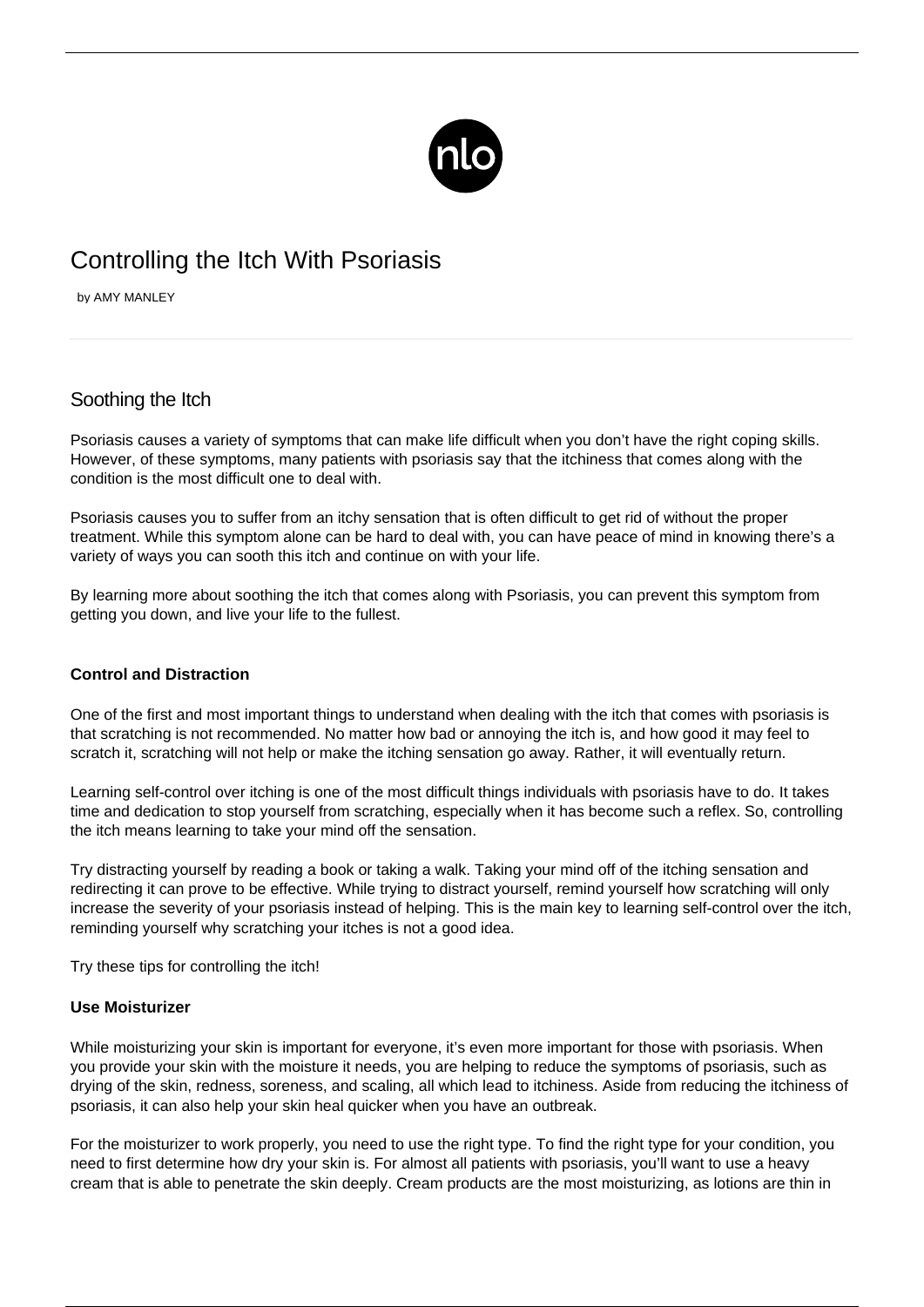consistency, and may not be able to penetrate the skin.

You can also opt for a jelly-like product to moisturize deeply. Products like petroleum are cheap to buy, but they work to provide lots of moisture to the skin.

Choosing the right time to apply the moisturizer is also important. The best time to apply is after a shower or bath, while your skin is still moist. Rather than rubbing the lotion in, you want to gently pat it on the skin for it to work most effectively.

While starting your moisture regimen is most effective after a shower, you also want to apply the product throughout the day to ensure your skin is getting the moisture it needs.

Next page: three more tips for controlling your psoriasis itch.

#### **Bathe Daily**

While some patients with psoriasis think that bathing each day will dry their skin out more, this is actually false. However, when using a bath to sooth the itchy sensation of psoriasis, you need to create a soothing bath that will not dry the skin.

Adding moisturizing products to your bath, like oil, oatmeal, and Epson salt prevents your skin from drying out, offers excess moisture, and also offers your skin with warmth from the water.

Avoid [using soap](/can-soap-use-help/) that is harsh on the skin, as this can lead to further drying. Most professionals say that natural soap made from essential oils and oatmeal are most effective for this type of condition.

After bathing, rather than rubbing the skin, which can cause more irritation, you'll want to dry the skin off in a gentle patting motion.

Remember to apply your lotion as stated on the previous page, and your skin will feel free from itchiness from much of the day.

#### **Spend Time in the Sun**

The sun is one of the most effective healers for patients with psoriasis. The suns natural UV rays help ease the itchiness of psoriasis, as it works to sooth inflamed areas, booth the skin, and promote healing in areas where lesions are present.

While outdoor lighting is most effective, you can even use the tanning bed to rid yourself of the itchiness from psoriasis. Tanning beds also dry out the area, but in a positive way, which leads to healing.

Remember that while time spent in the sun is great for healing, you don't want to overdo it. The sun can cause a lot of damage when done in excess, so limit your exposure to 1-2 hours a day, always using sunblock.

#### **Reduce Stress**

Stress causes psoriasis to act up, and can even make your itchiness worse. In some cases, an outbreak shows up for the first time in someone's life during a period of high stress. By reducing your stress levels, you'll reduce the likelihood of an outbreak, which will reduce your itchiness.

While preventing stress all-together is impossible, there's several effective coping techniques you can use to reduce the number of stress hormones in your body.